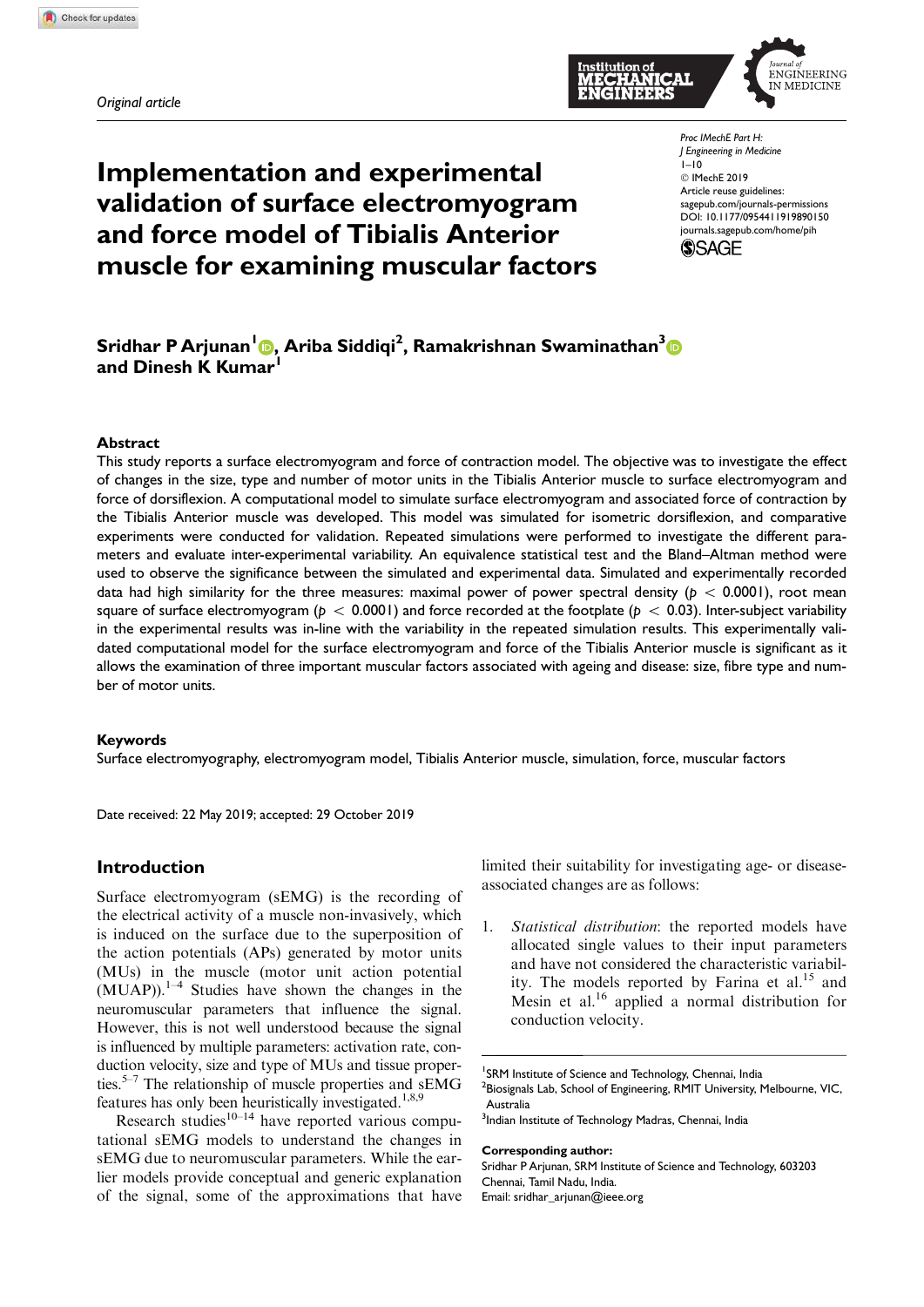- 2. Number and size of MU: apart from Arjunan et al.<sup>4</sup> and Mesin et al.,<sup>16</sup> the earlier models have not considered the change in number and size of MUs. This limits the investigation in the neuromuscular changes of MUs.
- 3. Types of fibre: the ratio of Type II (fast) and Type I (slow) fibre is an important neuromuscular parameter that needs to be monitored.<sup>17</sup>

Earlier models<sup>12–14</sup> have represented generic parallel fibre muscles for the generation of sEMG, making them unsuitable for studying pennate muscles (e.g. Tibialis Anterior (TA)). Investigating TA is vital for determining posture stability and gait assessment.<sup>18</sup> Even though recent modelling work<sup>13,16,19–21</sup> has reported using volume conductor models to the architecture of the pennate muscle, they are inadequate due to the previous limitations listed.

Validating computational models of the complex biological system requires comparison of simulated with experimental data. $22$  In the case of neuromuscular experiments, the inputs are not under the direct control of the examiner because of the voluntary control by the subject, reflexive component and other factors. It is not credible to validate such a model with a single output such as sEMG but should require two or more outputs. To overcome this shortcoming, models that simultaneously simulate force and sEMG have been previously investigated.<sup>23,24</sup> However, these studies have made an assumption that does not represent the physiology of the neuromuscular system; single force output of the muscle, whereas in reality there is an integration of individual muscle fibre twitch force. This limits the model ability to investigate factors such as effect of muscle fibre type on force and sEMG.

This study reports an improved computational model for simulating the force and the sEMG generated by a muscle which overcomes the shortcomings of the earlier sEMG models. It has been customized for unipennate TA under isometric conditions and been validated by comparing the features of experimentally recorded and simulated sEMG. The model was similarly validated for the force of TA during dorsiflexion (DF).

The main significances of this model are twitch force integration with precise parameters instead of arbitrary units, incorporation of joint model of ankle for computation of force and allocation of statistically distributed values to its parameters for better representation of variability due to innate biological conditions and to differentiate between the two MU types.

## Materials and methods

### *Description of sEMG model*

The model described in this study is an adaptation from the sEMG model of biceps brachii.<sup>4</sup> It incorporates the

following from the earlier model:<sup>4</sup> statistical distribution of parameters, $25$  difference between fibre type, non-linear MU recruitment<sup>25-27</sup> and various sizes of MUs.27,28 The significance of this model is that it has added the following three new features: twitch force, pennation angle and single fibre action potential (SFAP).

*SFAP.* The biceps brachii sEMG model described by Arjunan et al. $4$  and other models<sup>12-14,21</sup> simulated a constant shape to explain the MUAP at the fibre level. This prevents the user to investigate the generation and extinction of the AP and the effect of inter-electrode distance as it travels.<sup>4</sup> Although this is valid for the parallel muscle fibres (biceps), this makes it unsuitable for pennate muscles  $(TA)$ .<sup>16</sup> To overcome this limitation, it is necessary to generate sEMG based on SFAP.

An AP propagates along the excited motor neuron's fibre, eventually arriving at the neuromuscular junction where the motor neuron attaches to its muscle fibres. The intracellular AP recorded by an electrode from a single fibre is known as an SFAP. Collectively, these SFAPs create the MUAP.

In order to model the generation of the SFAP, Dimitrov and Dimitrova<sup>29</sup> used equation (1) and based on our earlier biceps brachii sEMG model, this was modelled for a fusiform muscle as the volume conductor.<sup>4</sup> However, this was improved for the depth-inclined pennate TA.

In our model, the following values were used as reported in the literature: $11,30$ 

- (a) Intracellular conductivity =  $1.01 \text{ S mm}^{-1}$ .<sup>30</sup>
- (b) Extracellular conductivity =  $0.089$  S mm<sup>-1</sup>.<sup>11</sup>
- (c) The axial conductivity =  $0.33$  S mm<sup>-1</sup> and radial
- conductivity =  $0.0633$  S mm<sup>-1</sup> for the anisotropy.<sup>30</sup>

*Pennation angle.* Researchers have developed the numerical solutions for volume conduction model of bipennate muscles.20,21 However, these are computationally very complex. In a bipennate muscle, the conductivity tensor becomes inhomogeneous as it changes its directions between the unipennate halves.<sup>13</sup>

Surface electrode recordings are largely unaffected by distant sources and thus the deeper part of the bipennate muscle $16$  would not significantly contribute to them. This justifies the approximation that an unipennate model can be used for TA and enables for an analytical volume conductor solution.

The volume conductor function for a muscle fibre is expressed in equation (1)

$$
ft = \frac{\partial}{\partial z} \left( \frac{\sigma_i}{4\pi\sigma_e} \frac{1}{\sqrt{(z_o - z_{NMJ} \pm z' \cdot \cos\theta)^2 + K_{an}[(x_o - x_{NMJ})^2 + (y_o - y_{NMJ} \pm z' \cdot \sin\theta)^2]}} \right)
$$
(1)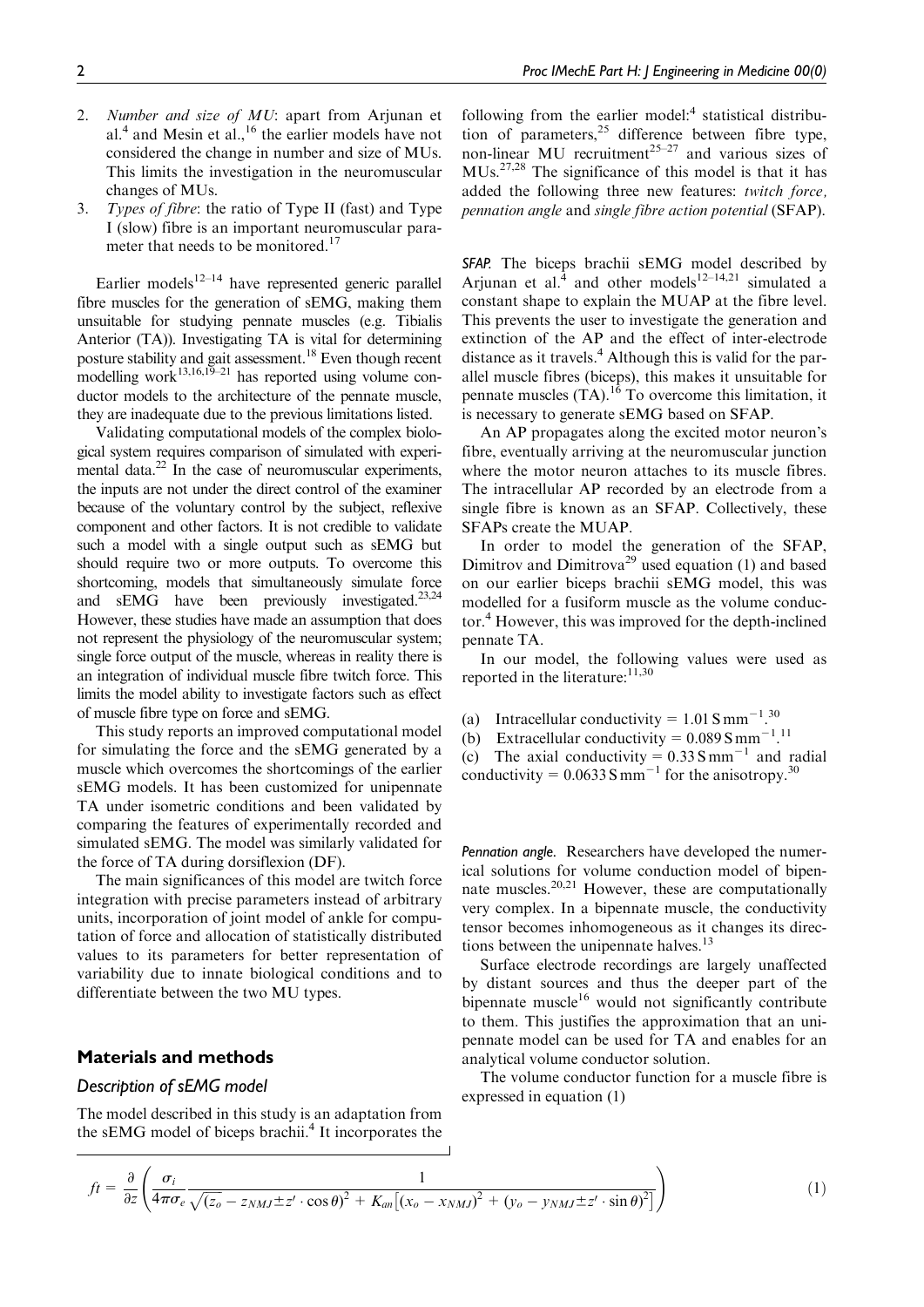| <b>Table 1.</b> Parameters used for simulation of Tibialis Anterior sEMG and force. |  |
|-------------------------------------------------------------------------------------|--|
|-------------------------------------------------------------------------------------|--|

| Model parameter                                       | Values reported in<br>the literature                                         | Values for 'Young' Tibialis Anterior<br>simulation - variations to model<br>inter-subject variability |
|-------------------------------------------------------|------------------------------------------------------------------------------|-------------------------------------------------------------------------------------------------------|
| Number of motor units                                 | $125 - 652^{32}$<br>$192 + 5^{47}$<br>$150 + 43^{44}$<br>$129^{36}$<br>44535 | 100; 150; 200; 250; 300; 360; 380; 445; 652                                                           |
| Percentage of Type I fibres (%)                       | $76 + 7^{39}$<br>$70^{36,40}$<br>$72 + 6.4^{38}$                             | 30; 50; 70; 80; 9036                                                                                  |
| Type I muscle fibre cross-sectional area $(\mu m^2)$  | $3950 + 950^{39}$<br>$4830 - 5290^{34}$                                      | 3950 <sup>38</sup>                                                                                    |
| Type II muscle fibre cross-sectional area $(\mu m^2)$ | $8070 + 1850^{39}$<br>$8060 - 8800^{34}$                                     | 807038                                                                                                |
| Fast fibres conduction velocity (m/s)                 | $2.6 - 5.3^{21}$                                                             | $4.9 + 0.3^{21}$                                                                                      |
| Slow fibres conduction velocity (m/s)                 |                                                                              | $3.9 + 0.3$                                                                                           |
| Total number of muscle fibres                         | 96,800 - 162,500 fibres <sup>40</sup>                                        | 96,800; 131,000 fibres; <sup>39</sup> 162,500                                                         |
| Innervation ratio                                     |                                                                              | Poisson distribution with $\lambda = 364$                                                             |
| Muscle length (cm)                                    | $28.4 - 32.2^{48}$<br>$30.0 + 0.8^{37}$                                      | $29.8^{43}$                                                                                           |
| Muscle fibre length (cm)                              | $6.9 - 9.3^{48}$<br>$4.5 + 0.4^{37}$<br>$7.0 + 1.3^{42}$                     | 4.0; 4.5; 6.9; 7.742,43,46,48                                                                         |
| Pennation angle $(°)$                                 | $5^{48}$<br>$20 + 2^{42}$<br>$12.1 + 2.2^{46}$                               | $0^\circ$ ; 5°; 10°; 12°; <sup>46</sup> 20°; 30°                                                      |
| Duration of AP along fibre (mm)                       | $11^{33}$<br>$16^{45}$                                                       | $16^{45}$                                                                                             |
| Subcutaneous tissue (mm)                              |                                                                              | Single, 3-mm isotropic layer                                                                          |
| Slow-type specific force $(N \text{ cm}^{-2})$        | $8.5 + 1.6^{37}$                                                             | $15.\overline{5} + 5.0^{41}$                                                                          |
| Fast-type specific force $(N \text{ cm}^{-2})$        | $13.1 + 2.041$                                                               | $17.9 + 7.3$                                                                                          |
| Tibialis Anterior tendon moment arm (cm)              | $4.9 + 0.06^{37}$<br>$3.4 + 0.3^{42}$                                        | $4.9 + 0.4^{42}$                                                                                      |
| Simulation sampling frequency (Hz)                    |                                                                              | 10,000                                                                                                |

AP: action potential.

where ft is the volume conduction function,  $\sigma_e$  and  $\sigma_i$ are the extra- and intracellular conductivities,  $K_{an}$  is the anisotropic factor,  $(x_o, y_o, z_o)$  is the location of the recording electrode,  $(x_{NMJ}, y_{NMJ}, z_{NMJ})$  is the location of the neuromuscular junction and  $(x, y, z)$  is the coordinate system of the muscle fibre.<sup>31</sup> $\theta$  is the degree at which the muscle fibre is inclined to the electrode.  $(x', \theta)$  $y'$ ,  $z'$ ) indicates the position of the AP travelling the length of the fibre.

The neuromuscular parameters reported in the literature15,30,32–48 were used to model the sEMG and force of TA (summarized in Table 1). The variability in the recruitment pattern and the MU firing rate was modelled as described subsequently.

*MU firing rate.* This study has used the estimation of the firing rate of TA as reported by De Luca and Hostage<sup>49</sup> in equation (2). The 'onion skin' phenomenon represented by equation (2) describes: (1) the rate of discharge increases with  $\varphi$ , % of maximum voluntary contraction (MVC) and (2) higher firing rates are achieved by first recruited MUs compared to those recruited later

$$
\lambda(\phi,\tau) = D \cdot \phi + \left(C - A \cdot e^{\frac{-\phi}{B}}\right) \cdot \tau + E \tag{2}
$$

where  $\lambda$  is the MU firing rate;  $\varphi$  is the % MVC;  $\tau$  is the recruitment threshold of MU; and the range of the firing rate being 8–30 Hz were used to derive the constants.<sup>49</sup>

To simulate the variations in the firing rate, the variance was considered in a way that the coefficient of variation (CV) decreases exponentially with increasing MVC as reported by Jesunthadas et al.<sup>50</sup> The CV in the MU firing rate is expressed in equation (3)

$$
CV = F + \left(\frac{\tau_i}{25}\right) + \left(\frac{\phi}{4}\right) \cdot e^{(-\Delta \phi)} \tag{3}
$$

where  $\varphi$  is the % MVC,  $\tau_i$  is the recruitment threshold of the *i*th MU, and  $F$  is a constant.

*Recruitment pattern.* We have incorporated the experimental outcomes reported by Klass et  $al.$ <sup>28</sup> where they have determined that the younger subjects show continuous MU recruitment from 1% to 90% MVC having a skewed distribution (median =  $26.3\%$  MVC, skewness = 0.641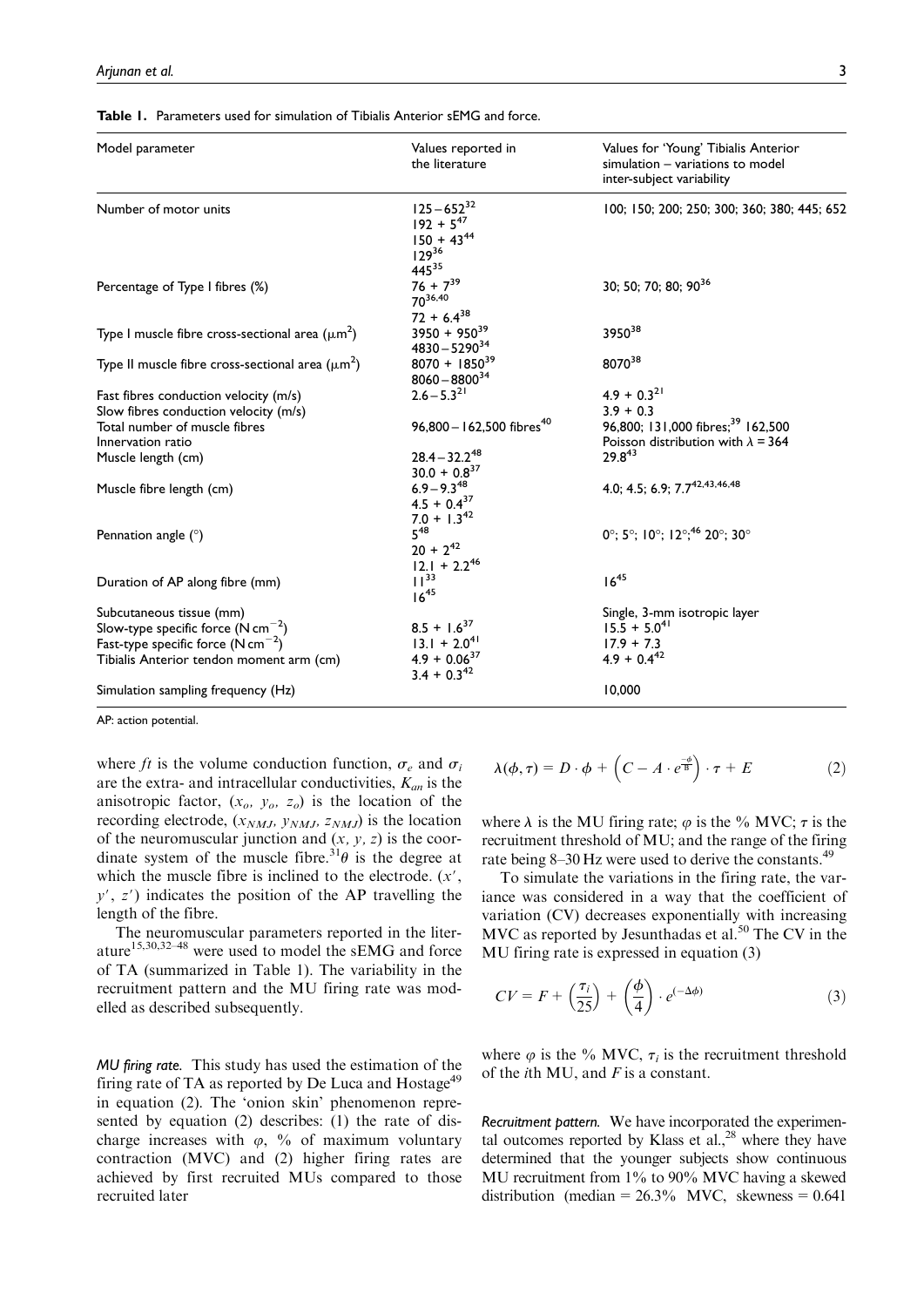

Figure 1. (a) Experimental setup and the electrode placement, (b) muscular forces, and (c) input and output of sEMG and force model.

and kurtosis  $=$  -0.491) and applied Henneman's 'size principle'.

# *Implementation of force model*

The force model developed by Fuglevand et al.<sup>51</sup> has been adapted in this study. However, in the original model, the peak twitch amplitude was not based on the muscle anatomical properties but was assigned arbitrary values. This may demonstrate the concept, but it is not accurate due to the varying levels of force generated by different muscle fibres. This model has overcome this limitation by computing the amplitude of the peak twitch as a function of the following three factors: $52,53$ number of muscle fibres constituting the MU, muscle fibre cross-sectional area and the type of muscle fibre.

This model has incorporated the integration of twitch force with modified contraction time of an MU to undergo a normal distribution based on the study by Van Cutsem et al.<sup>32</sup> This study has considered Type I fibres to have twice the time of Type II fibres. $54$ 

# Computation of resultant force

It is essential to compare the experimental and simulated recordings for validating the model. As it is impossible to directly record the force of muscle contraction but only the force at a sensor placed on the surface of the limb, the simulated muscle force needs to be transformed suitably. The first step is to convert it to tendon force and then the resultant force at the sensor using the joint moment (Figure 2(b)) based on the estimated length of insertion (Figure 1(a) and (b)). The muscle force  $(F_m)$  is first converted to the tendon force  $(F_t)$  using equation (4)

$$
F_t = F_m \cdot \cos \alpha \tag{4}
$$

where  $\alpha$  is the pennation angle of the TA.

The joint moment is computed by considering the moments centred on the tibiotalar joint $42$  as expressed in equation (5)

$$
Joint moment = F_t \cdot d \tag{5}
$$

where  $d$  is the tendon moment arm of the TA.

The resultant force recorded by the force sensor is obtained by considering the moments centred about the footplate hinge point (Figure 3) and is mentioned in equation (6)

Resultantforce = 
$$
\frac{\text{Jointmoment} \cdot x_1}{x_2}
$$
 (6)

where  $x_1$  and  $x_2$  are the distances between the first interphalangeal joint of the foot and hinge point at the footplate and the tibiotalar joint, respectively.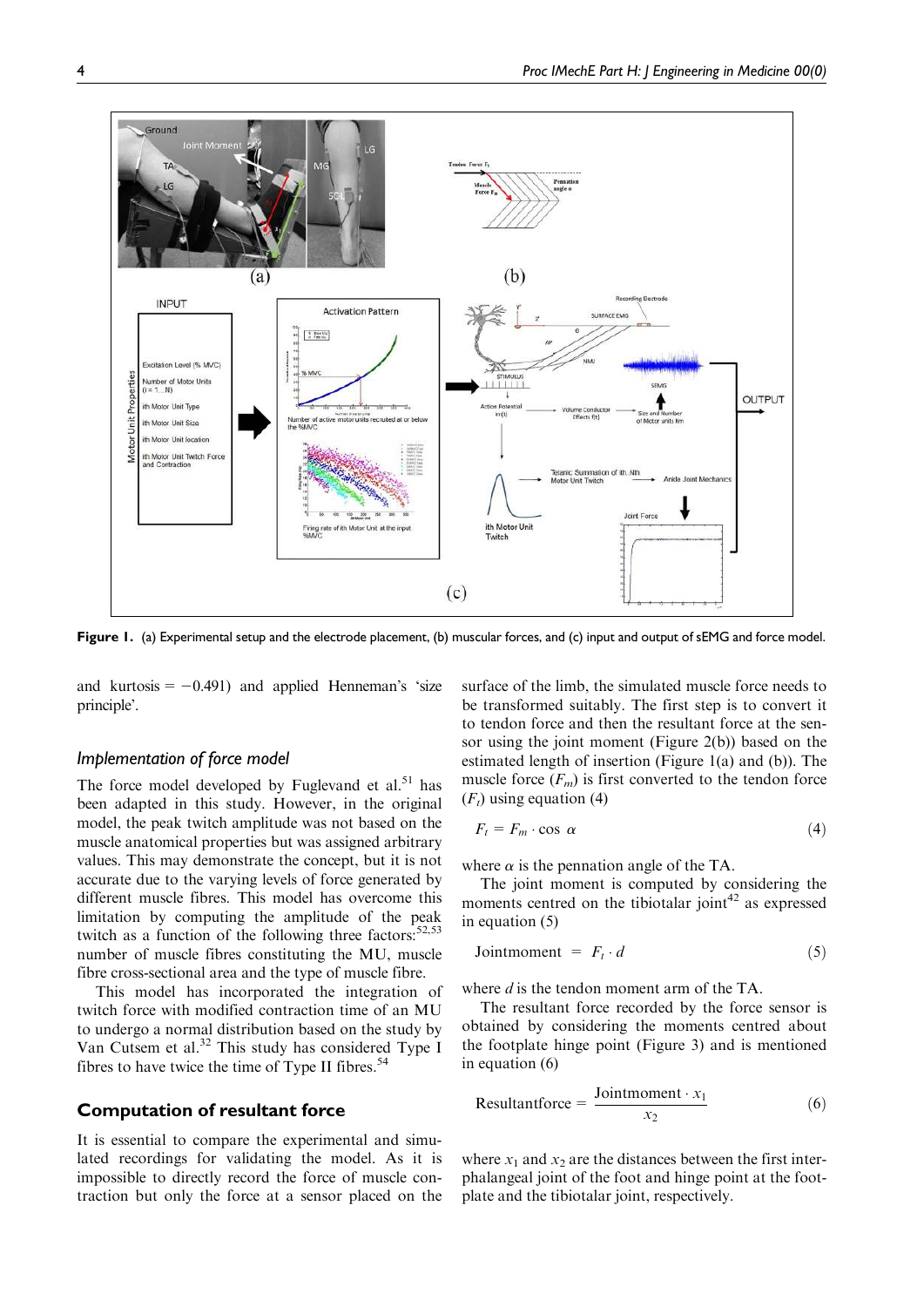

Figure 2. Scatter plot with line of best fit for (a) MP\_PSD and (b) RMS of the simulated and experimental sEMG with change in percentage MVC.

An overview of the implementation and the process of sEMG and force model are illustrated in Figure 1. The MUs have a specific activation pattern, which has been used to produce the stimulus. It represents the neural impulses travelling down from the central nervous system (CNS). This initiates a train of APs to generate the MU twitch, which in turn leads to a muscular contraction through the excitation and contraction process.<sup>55</sup>

## *Experimental procedures*

The experimental procedures used in this study have been reported in our earlier studies.<sup>31,26,56</sup>

*Experimental protocol.* This study protocol was approved by the 'RMIT University Human Research Ethics Committee' (SEHAPP 15751 (40/13)) and was carried out in accordance with the Declaration of Helsinki. All subjects gave written informed consent before the start of the experiments and sEMG recordings. Eighteen young healthy volunteers (9 males and 9 females;  $26.1 + 2.9$ years;  $166.7 + 8.9$  cm; body mass index (BMI):  $22.3 + 2.9$ ) participated in the experiments.

sEMG was recorded from the TA and Triceps Surae (TS) muscles using the Delsys myomonitor 4 (DELSYS, Boston, USA) system, having gain of 1000 and bandwidth of 20–450 Hz. The contacts in electrodes (10 mm  $\times$  1 mm) have a fixed inter-electrode distance of 10 mm, with the preamplifier embedded on the electrode. The sampling frequency was set at 1000 Hz with a resolution of 16 bits/sample. The electrodes were placed on the recommended locations<sup>57</sup> as shown in Figure 2(a).

*Recording of force data.* The volunteers were seated in a chair with hip flexed at  $90^{\circ}$ , knee at  $140^{\circ}$  and ankle at 90. To prevent any foot or toe movement and heel lift, the foot and ankle were strapped to the footplate.<sup>56</sup> The force produced by the ankle was measured by using an S-type force transducer (SM-100 type; INTERFACE, Arizona, USA) attached to the footplate.

The volunteers performed a training session to produce their true MVC during both isometric DF and before the experiments. They were provided visual feedback of the force sensor output and given verbal encouragement. The volunteers repeated the MVC trials until their consecutive force recordings differed less than 5%. After a period of 15-min rest, the volunteers performed isometric DF at 10%, 20%, 30%, 50%, 75% and 100% MVC in a software-generated random order. Each contraction was for 5s and was repeated twice with a 2-min rest between each trial.<sup>31</sup> The antagonist force produced by the TS was quantified based on its sEMG–force relationship, which was identified during plantarflexion (PF).<sup>58</sup>

#### *Simulation protocol*

The model was simulated at  $10\%$ ,  $20\%$ ,  $30\%$ ,  $50\%$ ,  $75\%$  and  $100\%$  MVC for 6s. This 6s time window is long enough for steady-state force and short enough for estimating the activity close to  $100\%$  MVC.<sup>59</sup> As a first step, the following five anatomical parameters were fixed because these do not vary within a same person:

- 1. the number of MUs,
- 2. muscle fibres,
- 3. Ratio of fast to slow fibre,
- 4. length of fibre and
- 5. pennation angle.

The simulation was repeated 18 times with values of these parameters based on the ranges shown in Table 1 to consider the variability observed in the experimental sEMG. All the other parameters were obtained based on the assumption of normal distribution of the values (Table 1). A total of 108 simulations were performed.

The simulated outputs were processed based on the recording device specifications to compare simulated and experimental recordings and downsampled to 1000 Hz, mimicking the filter characteristics and sampling frequency of the experimental recording. $31$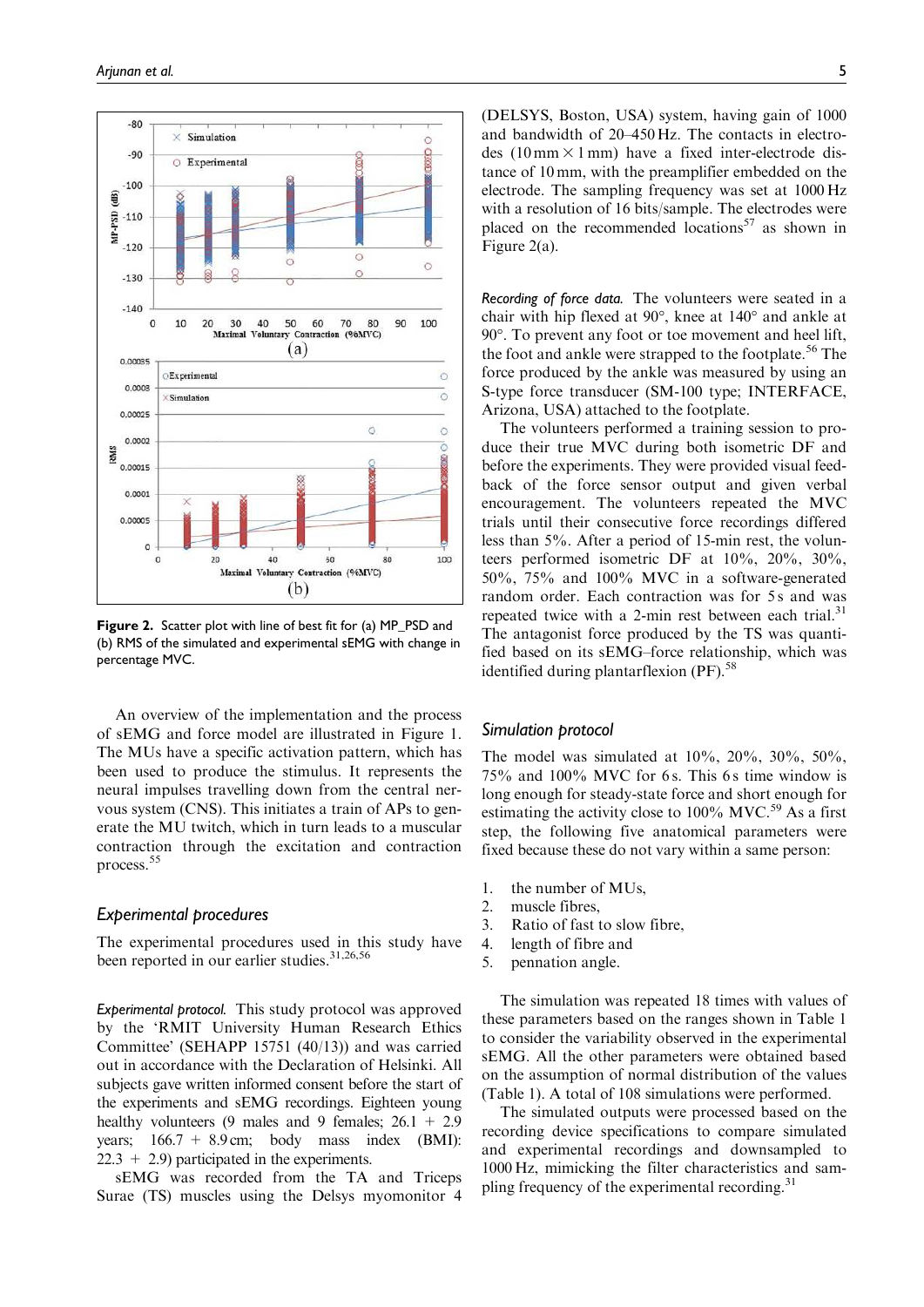## *Data analysis*

*SEMG data analysis.* The initial and last 1 s of the experimental sEMG and force recordings were discarded because they contained transients, while this study was designed for steady state. Maximal power of the power spectral density (MP-PSD) and root mean square (RMS) were calculated for both the simulated sEMG and experimental sEMG. MP-PSD was computed using a 25% overlap with epoch lengths of 512 points. $60$ 

*Force data analysis.* Determining the true force produced by TA requires the estimation of the force produced by TS as an antagonist. This was done by computing the RMS of TS at the submaximal contractions. The antagonistic force generated by TS was estimated by considering the force–sEMG relationship for the TS as reported by Baratta et al.<sup>58</sup> To obtain the agonist TA force, the estimated antagonistic TS force was added to the resultant DF force at each  $\%$ MVC.<sup>61</sup>

*Statistical analysis.* To validate the computational model, the agreement between simulated and experimentally recorded EMG data was investigated using the Bland– Altman graphical method.<sup>62</sup> The linearity test  $(\alpha = 0.05)$  using the Bland–Altman method was also performed to determine the significance of the agreement between the features (MP-PSD and RMS) of simulated and experimental sEMG.

Shapiro–Wilk test was performed to determine whether the mean and variance of the intervals follow the normal distribution. Since the data were normally distributed, a statistical equivalence test was performed to investigate whether the simulated and experimentally recorded normalized forces are close enough and lie within the equivalence margin. $63$  In this study, the equivalence margin was defined as the range where the difference between the simulated and experimental mean data is acceptable and considered close enough to claim that the two means are equal. Statistical significance (p-value) was computed to observe the confidence interval for the difference is completely within the equivalence margin to claim the equivalence.

# **Results**

Figure 2 shows the scatter plot for the MP-PSD and RMS of simulated and experimental sEMG to observe the linearity with the force. It is observed that MP-PSD and RMS increase with increasing force levels, with simulated data following the experimental trend and having comparable values. The range of simulated values is within the experimentally observed values.

Figure 3 shows the Bland–Altman plots for MP-PSD, RMS and normalized force measurements. From this plot, it is observed that 98% of the ratios between MP-PSD of simulated and experimental sEMG lie



Figure 3. Bland–Altman plot to observe the agreement between the features of experimental and simulated sEMG and the force (a) MP-PSD, (b) RMS and (c) normalized force.

within the upper and lower limits of 1.96 standard deviation (SD), and this confirms agreement. This is also confirmed by the significance of the linearity test  $(p \lt 0.0001)$  using the Bland–Altman method.

It is also observed that 95% of the ratios between the RMS measured from simulated and experimental sEMG lie within the upper and lower limits of 1.96 SD and confirms the agreement between simulated and experimental sEMG. This is confirmed by the significance of the linearity test ( $p \, < \, 0.0001$ ) using the Bland–Altman method.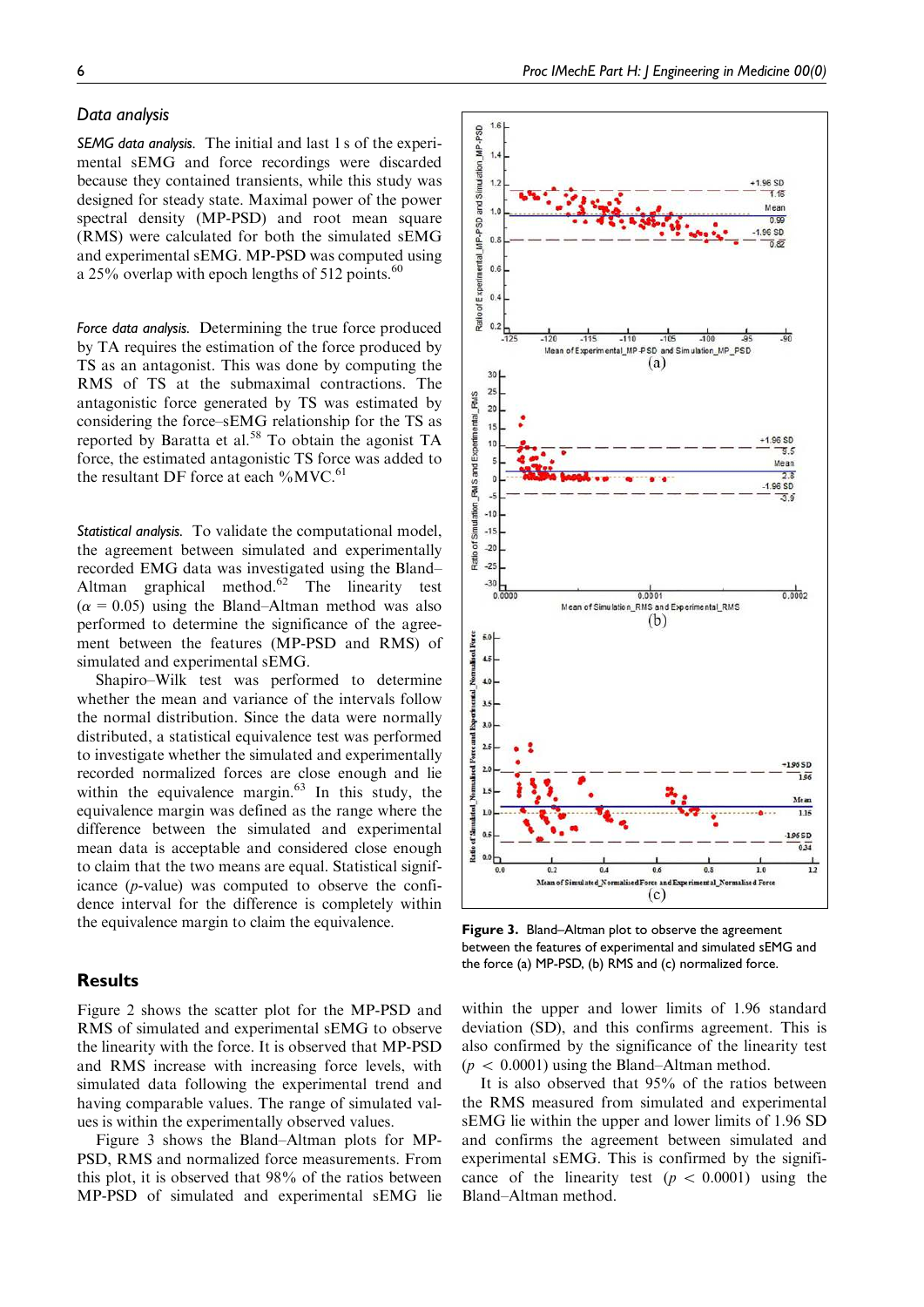

Figure 4. (a) Effect of different extracellular and intracellular conductivity ratios on the SFAP, (b) effect of anisotropic ratios on the SFAP and (c) effect of different extracellular and intracellular conductivity ratios and anisotropic ratio on the MP-PSD.

Similarly, 96% of the ratios between the normalized force sensor measurements from simulated and experimental sEMG lie within the upper and lower limits of 1.96 SD. This confirms that the simulated and experimental normalized measurements agree with each other. A test of equivalence shows that the equivalence margin values lie within 95% confidence interval to claim the equivalence with the significance p-value of 0.03.

# **Discussion**

This article has explained and validated an sEMG model of TA and resultant force measured at the footplate during ankle DF. This model has included the details of the neuromuscular parameters: variations in Type I and Type II fibres, the non-linearity of MU recruitment, integration of individual muscle fibre twitch force and number and size of MUs.

The feature of both the simulated and experimental sEMG linearly increase with %MVC and was statistically significant based on the linearity test performed using the Bland–Altman method. The simulated and experimental values lie within the upper and lower limits of 1.96 SD and hence confirms the agreement between the measurements. The results show that the inter-subject variability was higher in the experimental data compared with the simulated data despite the simulated parameters being randomly obtained from the corresponding range.

Table 1 shows the various ranges of values for each parameter reported in the literature. It shows that there is a very high level of variability, such as the number of MUs reported being in the range from 125 to 652.32,35,44 Similarly, the muscle fibres in the TA reported varied from  $96,000$  to  $162,000$ .<sup>38</sup> There are also large variabilities in the values of intra-  $(\sigma_i)$  and extracellular conductivity  $(\sigma_e)$  and the anisotropy ratio of the muscles  $(K_{an})$ ,  $^{30,64,65}$  which suggests that there is large inter-subject variability in the parameters. However, this may not be observable in the simulation when considering only 18 subjects because of the number of parameters being large.

Further simulations were conducted to investigate the effect of the intracellular and extracellular conductivities. The results show that the extracellular and intracellular conductivity ratios influence the SFAP's amplitude as shown in Figure 4(a). From Figure 4(b), it is also observed that the anisotropy affects both its amplitude and wave shape<sup>66</sup> and the amplitude of the AP decreases with an increase in anisotropy and 'stretch' its shape of the wave, which shows high variability. This condition was simulated and the effect of different extracellular and intracellular conductivity ratios and anisotropic ratios on the MP-PSD is shown in Figure 4(c).

Modelling is a simplified representation of a realworld application, and in the process, a few assumptions are made. In this study, the volume conductor of TA is modelled as unipennate instead of bipennate. The validity of this assumption is based on the deeper fibres having very small impact on the measurements from the surface.

Also, the computation of the simulated resultant force at the footplate assumes that the ankle is twodimensional (2D) and disregards any difference in the moment arms  $x_1$  and  $x_2$  shown in equation (6). This assumption is reasonable for isometric contraction but limits generalization. While more natural representations of volume conductor have been reported, $13,19,21$  in this study we have investigated the model only for isometric contractions due to the limits in the assumptions.12,25,27,29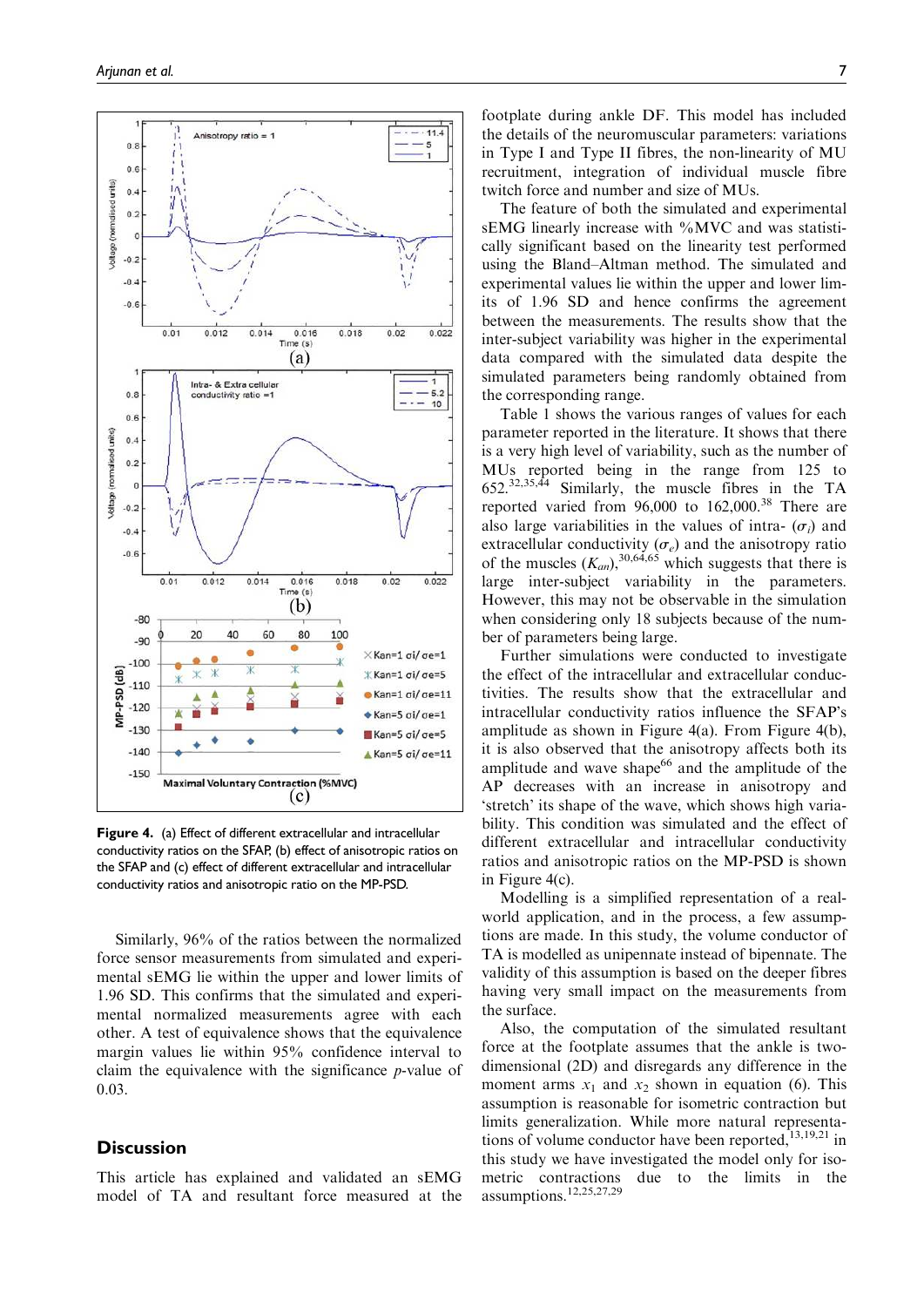Another significant inference is that the shortening of muscle fibres can impact the Median Frequency  $(MDF)<sup>27</sup>$  and could explain the reduced variability in the simulated compared with experimental sEMG. It has been shown that pennate muscles can still undergo a decrease in fibre length and increased pennation angle under isometric contraction.28,46

Future work could investigate the detailed volume conductor representation to consider change in length. The ankle model that has been used to compute the resultant force from the generated muscle force is represented as 2D with fixed moment arms. It has also been assumed that it is a point load rather than a distribution on the footplate. These assumptions could be the cause of the difference between experimental and simulated force measurements. Another assumption in this study is that only TA has been considered while it is one of the four muscles that is responsible for ankle  $DF.<sub>67</sub>$ 

# Conclusion

A computational model of sEMG and force signal for TA muscle that describes the sEMG recorded using differential electrodes and the resultant force measured on the footplate has been reported. The model has included physiological details that have not been described in previous models: muscle fibre type, number of muscle fibres, differential surface electrodes, pennation angle and twitch force of each MU. It has been simulated using a range of values obtained from the literature and covers the inter-subject variability. This improved model can be used to investigate changes in the TA muscle based on sEMG and force generated at the footplate during isometric DF. This would be developed to study the changes in neuromuscular parameters that cannot be estimated directly such as number, size and type of MUs. It can provide the adaptability to study the effect of ageing and decline in strength due to various muscular factors.

#### Acknowledgements

The authors would like to acknowledge that this manuscript includes information reported in the PhD dissertation by AS. The thesis can be accessed online and that the publication of its content is in line with the author's university policy. The part of the work by SPA was supported by Science Engineering Research Board (SERB), India, under the TARE scheme.

## Author Contributions

AS, SPA, RS and DKK conceived the theoretical framework. AS and DKK designed the model. AS and SPA performed numerical simulations and mathematical analysis. AS, SPA and DKK wrote the paper. AS, SPA, RS and DKK edited the manuscript.

## Declaration of conflicting interests

The author(s) declared no potential conflicts of interest with respect to the research, authorship and/or publication of this article.

#### Funding

The author(s) received no financial support for the research, authorship and/or publication of this article.

#### ORCID iDs

Sridhar P Arjunan **b** https://orcid.org/0000-0002-7288-0380

Ramakrishnan Swaminathan **https://orcid.org/0000-**0002-4471-9629

## **References**

- 1. Arjunan SP and Kumar DK. Age-associated changes in muscle activity during isometric contraction. Muscle Nerve 2013; 47(4): 545–549.
- 2. Deschenes MR. Effects of aging on muscle fibre type and size. Sports Med 2004; 34(12): 809–824.
- 3. Doherty TJ, Vandervoort AA and Brown WF. Effects of ageing on the motor unit: a brief review. Can J Appl Physiol 1993; 18(4): 331–358.
- 4. Arjunan SP, Kumar DK, Wheeler K, et al. Effect of number of motor units and muscle fibre type on surface electromyogram. Med Biol Eng Comput 2016; 54(4): 575– 582.
- 5. Farina D, Cescon C and Merletti R. Influence of anatomical, physical, and detection-system parameters on surface EMG. Biolog Cybernet 2002; 86(6): 445–456.
- 6. Farina D, Merletti R and Enoka RM. The extraction of neural strategies from the surface EMG: an update. J Appl Physiol 2014; 117(11): 1215–1230.
- 7. Rodriguez-Falces J and Place N. Effects of muscle fibre shortening on the characteristics of surface motor unit potentials. Med Biol Eng Comp 2014; 52(2): 95–107.
- 8. Ertuğrul ÖF, Kaya Y and Tekin R. A novel approach for SEMG signal classification with adaptive local binary patterns. Med Biol Eng Comput 2016; 54(7): 1137–1146.
- 9. Istenič R, Kaplanis P, Pattichis C, et al. Multiscale entropy-based approach to automated surface EMG classification of neuromuscular disorders. Med Biol Eng Comput 2010; 48(8): 773–781.
- 10. Cao H, Boudaoud S, Marin F, et al. Surface EMG-force modelling for the biceps brachii and its experimental evaluation during isometric isotonic contractions. Comp Meth Biomech Biomed Eng 2015; 18(9): 1014–1023.
- 11. Disselhorst-Klug C, Silny J and Rau G. Estimation of the relationship between the noninvasively detected activity of single motor units and their characteristic pathological changes by modelling. J Electromyogr Kinesiol 1998; 8(5): 323–335.
- 12. Merletti R, Lo Conte L, Avignone E, et al. Modeling of surface myoelectric signals. I. Model implementation. IEEE Trans Biomed Eng 1999; 46(7): 810–820.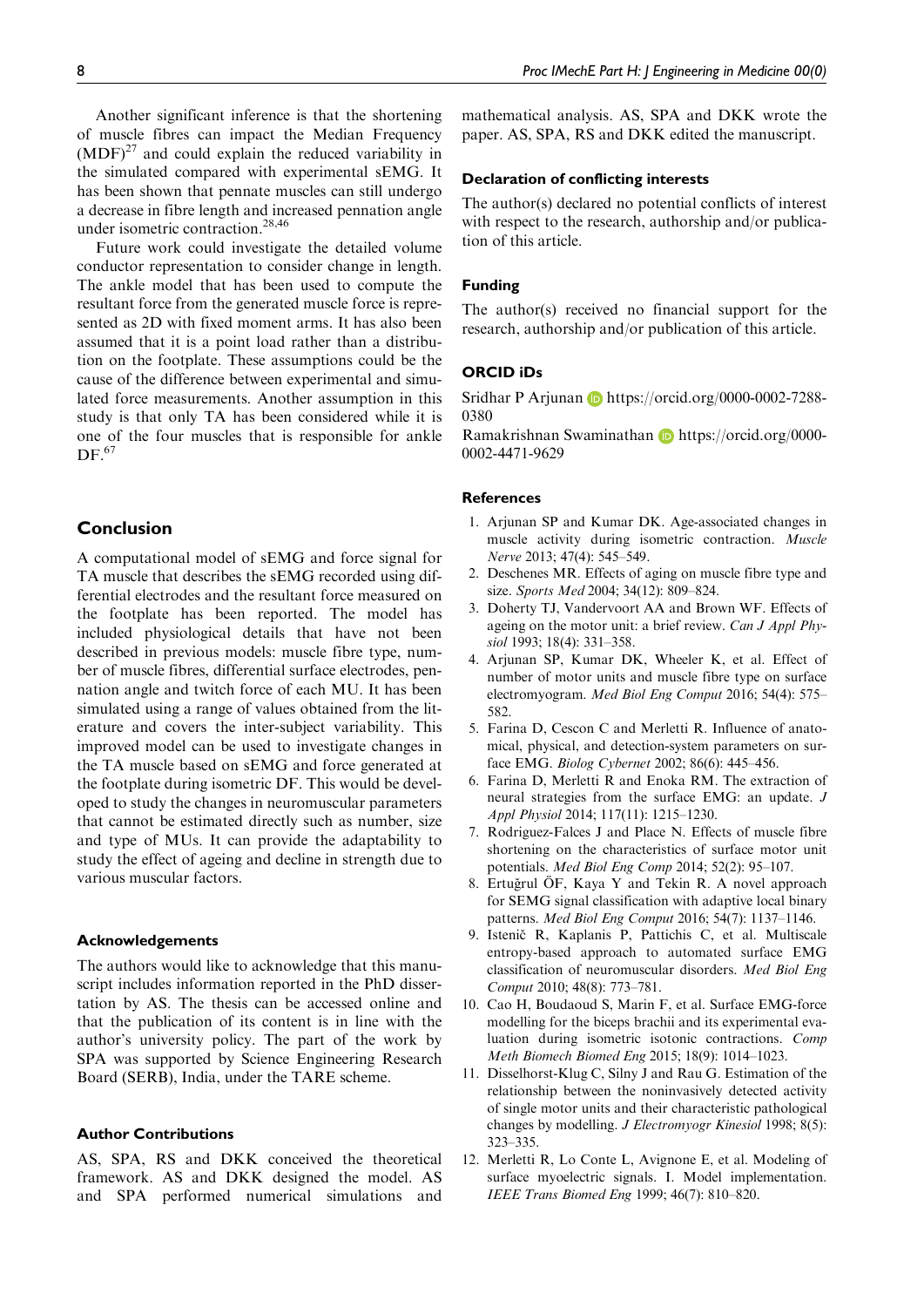- 13. Mesin L. Simulation of surface EMG signals for a multilayer volume conductor with triangular model of the muscle tissue. IEEE Trans Biomed Eng 2006; 53(11): 2177– 2184.
- 14. Stegeman DF, Blok JH, Hermens HJ, et al. Surface EMG models: properties and applications. J Electromyogr Kinesiol 2000; 10(5): 313–326.
- 15. Farina D, Fattorini L, Felici F, et al. Nonlinear surface EMG analysis to detect changes of motor unit conduction velocity and synchronization. J Appl Physiol 2002; 93(5): 1753–1763.
- 16. Mesin L, Merletti R and Vieira TM. Insights gained into the interpretation of surface electromyograms from the gastrocnemius muscles: a simulation study. J Biomech 2011; 44(6): 1096–1103.
- 17. Rowan SL, Rygiel K, Purves-Smith FM, et al. Denervation causes fiber atrophy and myosin heavy chain coexpression in senescent skeletal muscle. PLoS ONE 2012; 7(1): e29082.
- 18. Moreland JD, Richardson JA, Goldsmith CH, et al. Muscle weakness and falls in older adults: a systematic review and meta-analysis. J Am Geriatr Soc 2004; 52(7): 1121–1129.
- 19. Farina D, Mesin L and Martina S. Advances in surface electromyographic signal simulation with analytical and numerical descriptions of the volume conductor. Med Biol Eng Comp 2004; 42(4): 467–476.
- 20. Mesin L. Volume conductor models in surface electromyography: computational techniques. Comp Biol Med 2013; 43(7): 942–952.
- 21. Mesin L and Farina D. Simulation of surface EMG signals generated by muscle tissues with inhomogeneity due to fiber pinnation. IEEE Trans Biomed Eng 2004; 51(9): 1521–1529.
- 22. Sargent GR. Verification and validation of simulation models. J Simulat 2013; 7(1): 12–24.
- 23. Hashemi J, Morin E, Mousavi P, et al. Surface EMG force modeling with joint angle based calibration. J Electromyogr Kinesiol 2013; 23(2): 416–424.
- 24. Liu P, Liu L and Clancy EA. Influence of joint angle on EMG-torque model during constant-posture, torquevarying contractions. IEEE Trans Neural Syst Rehabilit Eng 2015; 23(6): 1039–1046.
- 25. Wheeler K, Kumar D, Shimada H, et al. Implementing a surface EMG model with accurate parameters and a force output. In: ISSNIP biosignals and biorobotics conference, Vitoria, Brazil, 6–8 January 2011, pp.1–5. New York: IEEE.
- 26. Siddiqi A, Kumar D, Arjunan SP, et al. A model for generating Surface EMG signal of m. Tibialis Anterior. In: 2014 36th annual international conference of the IEEE engineering in medicine and biology society, Chicago, IL, 26–30 August 2014, pp.106–109. New York: IEEE.
- 27. Maitra Ghosh D, Kumar D, Poosapadi Arjunan S, et al. A computational model to investigate the effect of pennation angle on surface electromyogram of Tibialis Anterior. PLoS ONE 2017; 12(12): e0189036.
- 28. Klass M, Baudry S and Duchateau J. Age-related decline in rate of torque development is accompanied by lower maximal motor unit discharge frequency during fast contractions. J Appl Physiol 2008; 104(3): 739–746.
- 29. Dimitrov GV and Dimitrova NA. Precise and fast calculation of the motor unit potentials detected by a point

and rectangular plate electrode. Med Eng Phys 1998; 20(5): 374–381.

- 30. Lowery MM, Vaughan CL, Nolan PJ, et al. Spectral compression of the electromyographic signal due to decreasing muscle fiber conduction velocity. IEEE Trans Rehabilit Eng 2000; 8(3): 353–361.
- 31. Siddiqi AM. Relative contributions of neuromuscular factors to muscle strength decline with age. Melbourne, VIC, Australia: RMIT University, 2016.
- 32. Van Cutsem M, Feiereisen P, Duchateau J, et al. Mechanical properties and behaviour of motor units in the Tibialis Anterior during voluntary contractions. Can J Appl Physiol 1997; 22(6): 585–597.
- 33. Dumitru D, King JC and Rogers WE. Motor unit action potential components and physiologic duration. Muscle Nerve 1999; 22(6): 733–741.
- 34. Edstrom L and Nystrom B. Histochemical types and sizes of fibres in normal human muscles. Acta Neurol Scand 1969; 45(3): 257–269.
- 35. Feinstein B, Lindegård B, Nyman E, et al. Morphologic studies of motor units in normal human muscles. Cells Tissues Organs 1955; 23(2): 127–142.
- 36. Fling BW, Knight CA and Kamen G. Relationships between motor unit size and recruitment threshold in older adults: implications for size principle. Experiment Brain Res 2009; 197(2): 125–133.
- 37. Fukunaga T, Roy R, Shellock F, et al. Specific tension of human plantar flexors and dorsiflexors. J Appl Physiol 1996; 80(1): 158–165.
- 38. Henriksson-Larsén KB, Lexell J and Sjöström M.Distribution of different fibre types in human skeletal muscles. I. Method for the preparation and analysis of crosssections of whole tibialis anterior. Histochem J 1983; 15(2): 167–178.
- 39. Jakobsson F, Borg K, Edström L, et al. Use of motor units in relation to muscle fiber type and size in man. Muscle Nerve 1988; 11(12): 1211–1218.
- 40. Johnson MA, Polgar J, Weightman D, et al. Data on the distribution of fibre types in thirty-six human muscles: an autopsy study. J Neurol Sci 1973; 18(1): 111–129.
- 41. Krivickas LS, Dorer DJ, Ochala J, et al. Relationship between force and size in human single muscle fibres. Experiment Physiol 2011; 96(5): 539–547.
- 42. Maganaris CN. Force–length characteristics of in vivo human skeletal muscle. Acta Physiol Scand 2001; 172(4): 279–285.
- 43. Maganaris CN, Baltzopoulos V, Ball D, et al. In vivo specific tension of human skeletal muscle. J Appl Physiol 2001; 90(3): 865–872.
- 44. McNeil CJ, Doherty TJ, Stashuk DW, et al. Motor unit number estimates in the tibialis anterior muscle of young, old, and very old men. Muscle Nerve 2005; 31(4): 461–467.
- 45. Morse CI, Thom JM, Reeves ND, et al. In vivo physiological cross-sectional area and specific force are reduced in the gastrocnemius of elderly men. J Appl Physiol 2005; 99(3): 1050–1055.
- 46. Simoneau EM, Longo S, Seynnes OR, et al. Human muscle fascicle behavior in agonist and antagonist isometric contractions. Muscle Nerve 2012; 45(1): 92–99.
- 47. Trojaborg W, Kaufmann P and Gooch CL. Motor unit estimate number in the anterior tibial muscle: normative data versus findings in critically ill patients in intensive care units. J Clin Neuromusc Dis 2002; 3(4): 139–142.